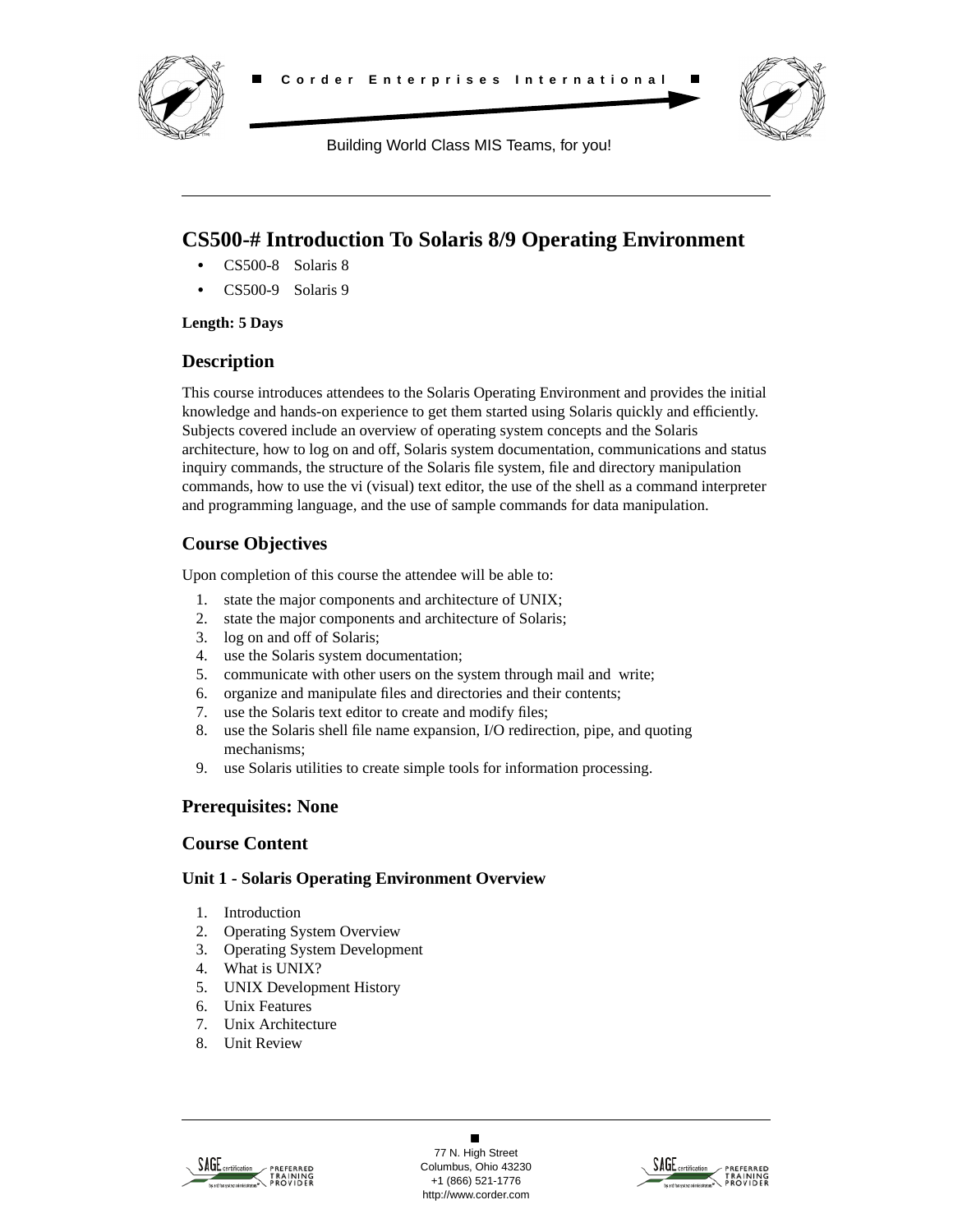## **CS500-# Introduction To Solaris 8/9 Operating Environment**

#### **Unit 2 - Using Solaris**

- 1. Introduction
- 2. The Unix Network Environment
- 3. Logging In to A Solaris Workstation
- 4. Logging In to A Solaris Server
- 5. The Common Desktop Environment
	- A The Taskbar
	- B The Workspace Menu
	- C Starting A Terminal Window
- 6. Logging Off
- 7. Connecting to the Server from NetTerm
- 8. Logging Off
- 9. The Shell
	- A Keyboard Usage
	- B Shell Prompts
- 10. Solaris Resources
- 11. Solaris Reference Manual
- 12. The man Command
	- A Keyword Searches
	- B Keyword Searches The whatis Command
- 13. Executing Simple Commands
- 14. Entering Commands with Arguments
- 15. Types of Commands
- 16. Passwords
	- A Changing Your Password
- 17. User and Group ID
- 18. Processes
	- A Checking System Processes
- 19. Solaris Communication
	- A The /etc/issue File
	- B Message of the Day
	- C wall Write to All Users
	- D The talk Command
	- E Electronic Mail
	- F Reading Mail
- 20. Unit Review

#### **Unit 3 - The Solaris Filesystem**

- 1. Introduction
- 2. Types of Files
- 3. Filesystems
- 4. Filesystem Structure
- 5. File and Directory Naming
- 6. Filesystem Organization
- 7. Pathnames
- 8. Current Directory
- 9. Linked Files
- 10. Listing Files and Directories



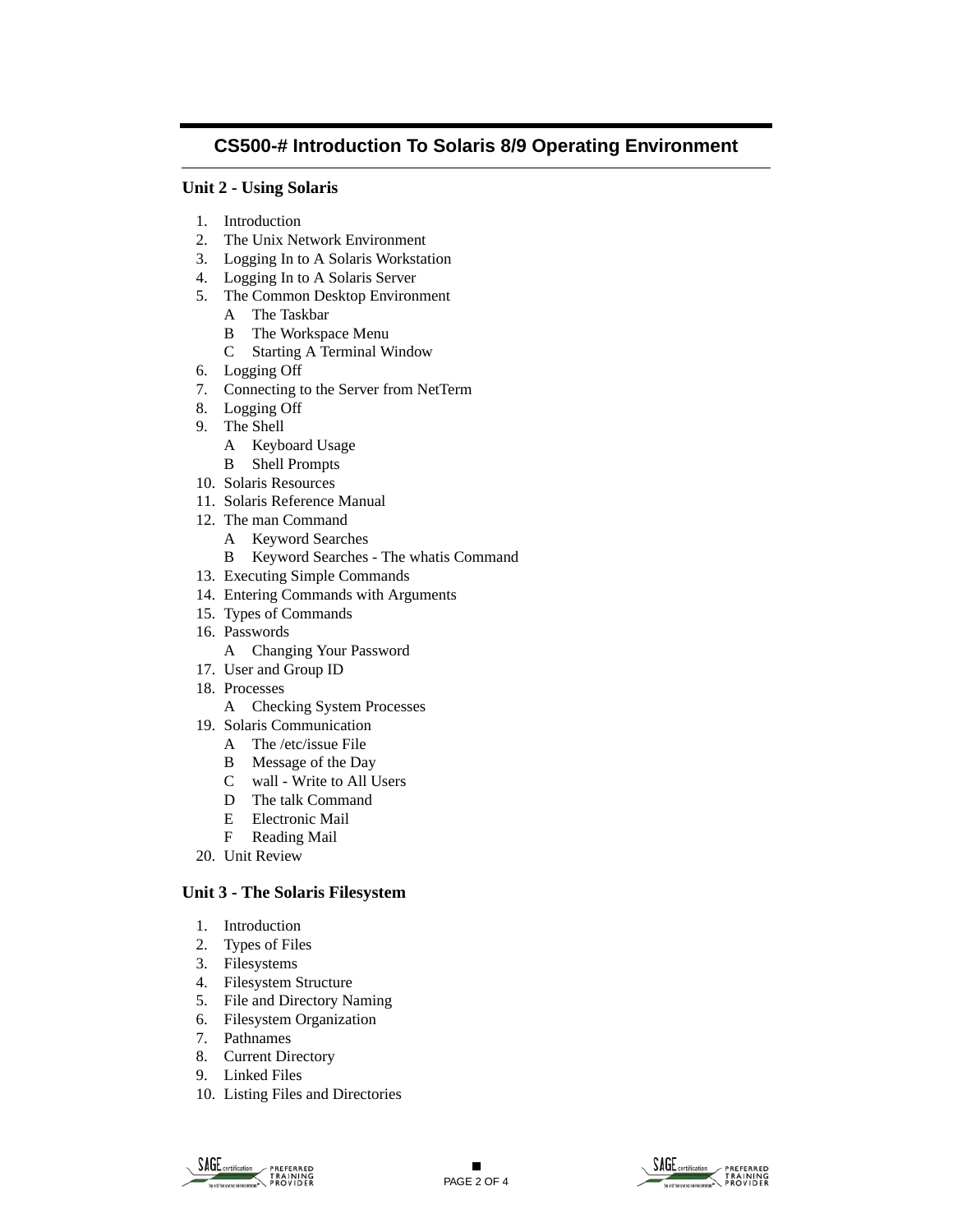### **CS500-# Introduction To Solaris 8/9 Operating Environment**

- 11. File and Directory Attributes
	- A File and Directory Access Permissions
	- B Changing File Access Permissions
- 12. Moving Around the Filesystem
- 13. Directory Commands
- 14. Maintaining an Orderly Directory Structure
- 15. File Manipulation Commands
	- A Copying Files cp
	- B Moving Files mv
	- C Linking Files ln
	- D Removing Files rm
- 16. The umask Command
- 17. Changing File Ownership
- 18. Changing File Group Ownership
- 19. Changing File Timestamps
- 20. Displaying and Printing Files
- 21. Unit Review

#### **Unit 4 - Solaris Text Editing**

- 1. Introduction
- 2. Types of Editors
- 3. Editing Concepts
- 4. Getting Started with vi
- 5. Editing Modes
- 6. Saving Text and Exiting vi
- 7. Moving Around in vi
- 8. Creating New Text
- 9. Line Substitutions
- 10. vi Shortcuts
- 11. Editor Options
- 12. Shell Interface and Filtering
- 13. Unit Review

#### **Unit 5 - The Shell**

- 1. Introduction
- 2. Types of Shells
- 3. Shell Documentation
- 4. Shell Functions
- 5. Command Interpretation
- 6. The echo Command
- 7. Filename Generation
- 8. Shell Variables
- 9. Setting Variables
- 10. Quoting
- 11. I/O Redirection
- 12. Pipes
- 13. Establishing the User Environment
- 14. Background Processing



 $\blacksquare$